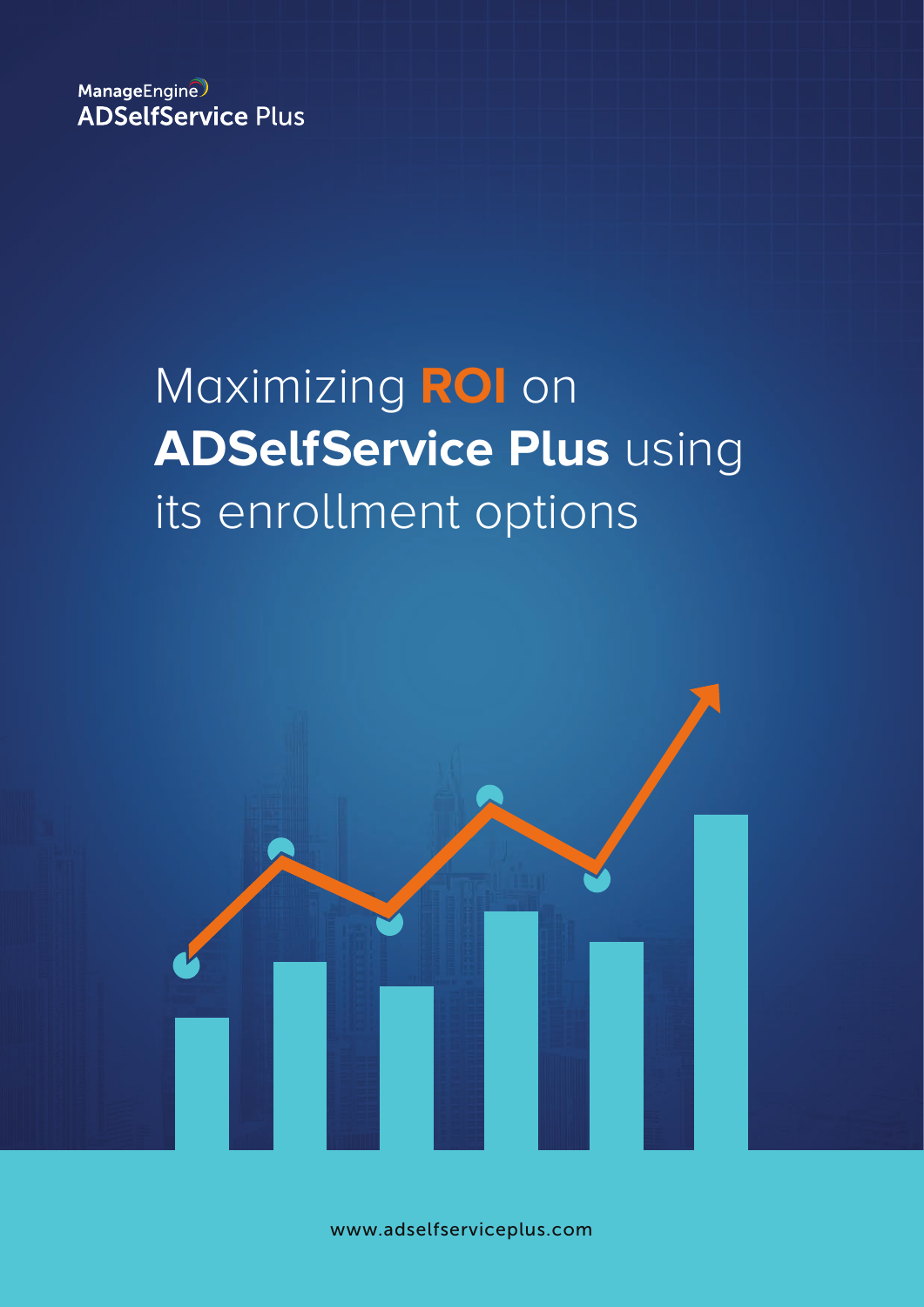# Table of Contents

| Forced enrollment using a logon script <b>Forman Constructs</b> 2                                                                                                                                                             |                          |
|-------------------------------------------------------------------------------------------------------------------------------------------------------------------------------------------------------------------------------|--------------------------|
|                                                                                                                                                                                                                               | $\overline{\phantom{0}}$ |
|                                                                                                                                                                                                                               |                          |
| Auto enrolling users by importing data from a CSV file <b>continuum and the contract of the S</b>                                                                                                                             |                          |
|                                                                                                                                                                                                                               |                          |
| Auto enrolling users by importing data from an external database <b>consequents of 7</b>                                                                                                                                      |                          |
| Configuration steps (1000) 27 and 200 million and 200 million and 200 million and 200 million and 200 million and 200 million and 200 million and 200 million and 200 million and 200 million and 200 million and 200 million |                          |
|                                                                                                                                                                                                                               |                          |

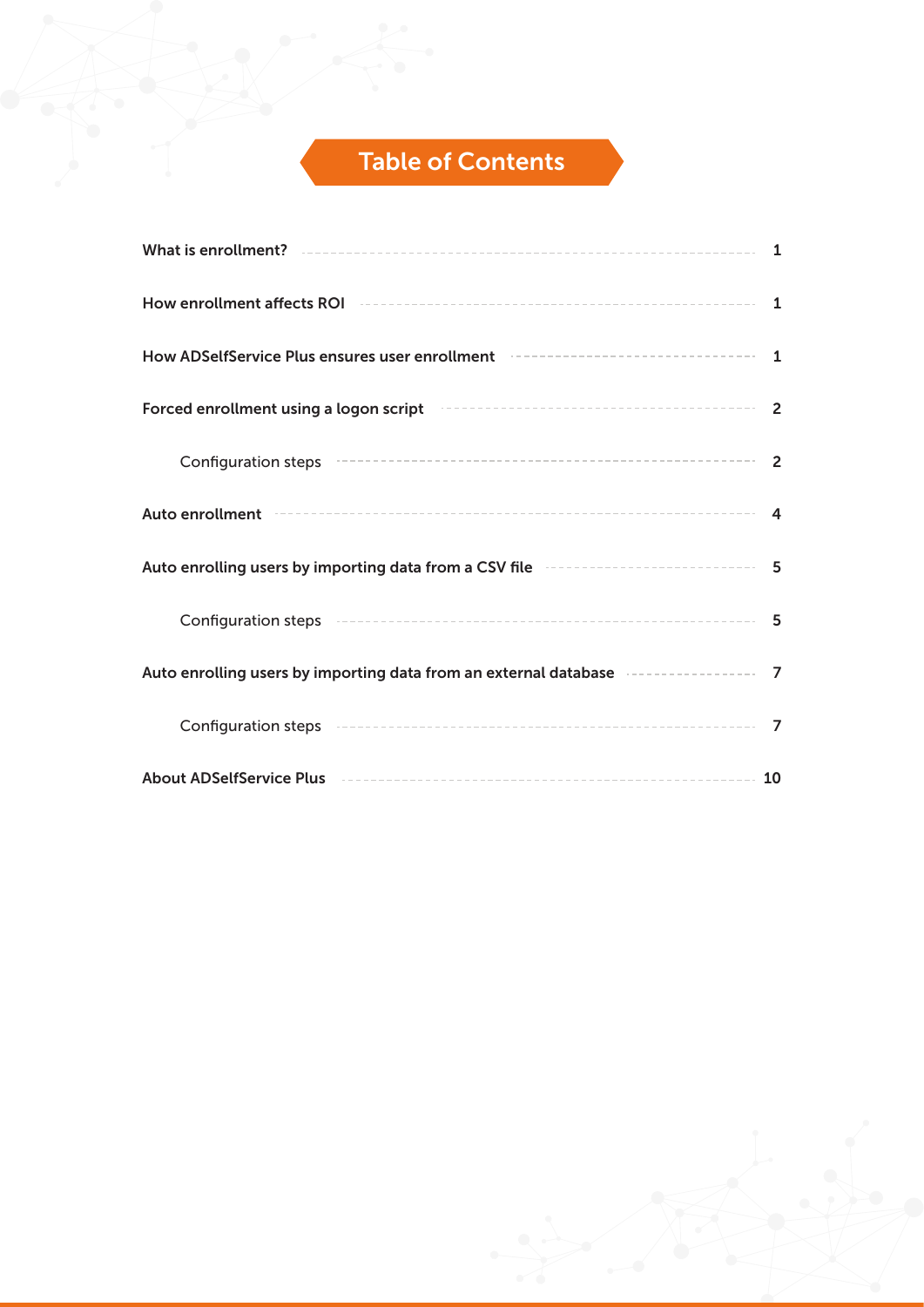# What is enrollment?

Enrollment is a one-time process where users enter their mobile numbers and email addresses, answer security questions, or provide other details in ADSelfService Plus to register for self-service password management. Only enrolled users are allowed to reset their Active Directory (AD) passwords and unlock their accounts.

# How enrollment affects ROI

One of the biggest reasons to implement a self-service password reset tool is to reduce costs. According to a [Forrester study,](https://www.forrester.com/report/Best+Practices+Selecting+Deploying+And+Managing+Enterprise+Password+Managers/-/E-RES139333) some organizations allocate over \$1 million annually just for password-related support costs. By comparison, self-service tools are much less expensive than the cost of password reset calls.

In theory, the ROI of self-service tools should be high; however, poor enrollment can negatively impact ROI. If users don't enroll for self-service password management, they'll keep going to the help desk for their password-related issues, leaving you back at square one. If you want to truly cut costs by reducing the number of help desk calls about password problems, you need to make sure your users enroll in ADSelfService Plus.

### How ADSelfService Plus ensures user enrollment

Getting end users to enroll for anything, let alone password self-service, is not an easy task. They don't want to be bothered with another to-do list item, even if it's a simple process. While ADSelfService Plus does offer the option to notify users via email to enroll for password self-service, email notifications may not be effective in getting all users to enroll.

#### To ensure a high enrollment rate, ADSelfService Plus supports two features:

- 1. Force enrollment using a logon script.
- 2. Automatic enrollment by importing data from a CSV file or database.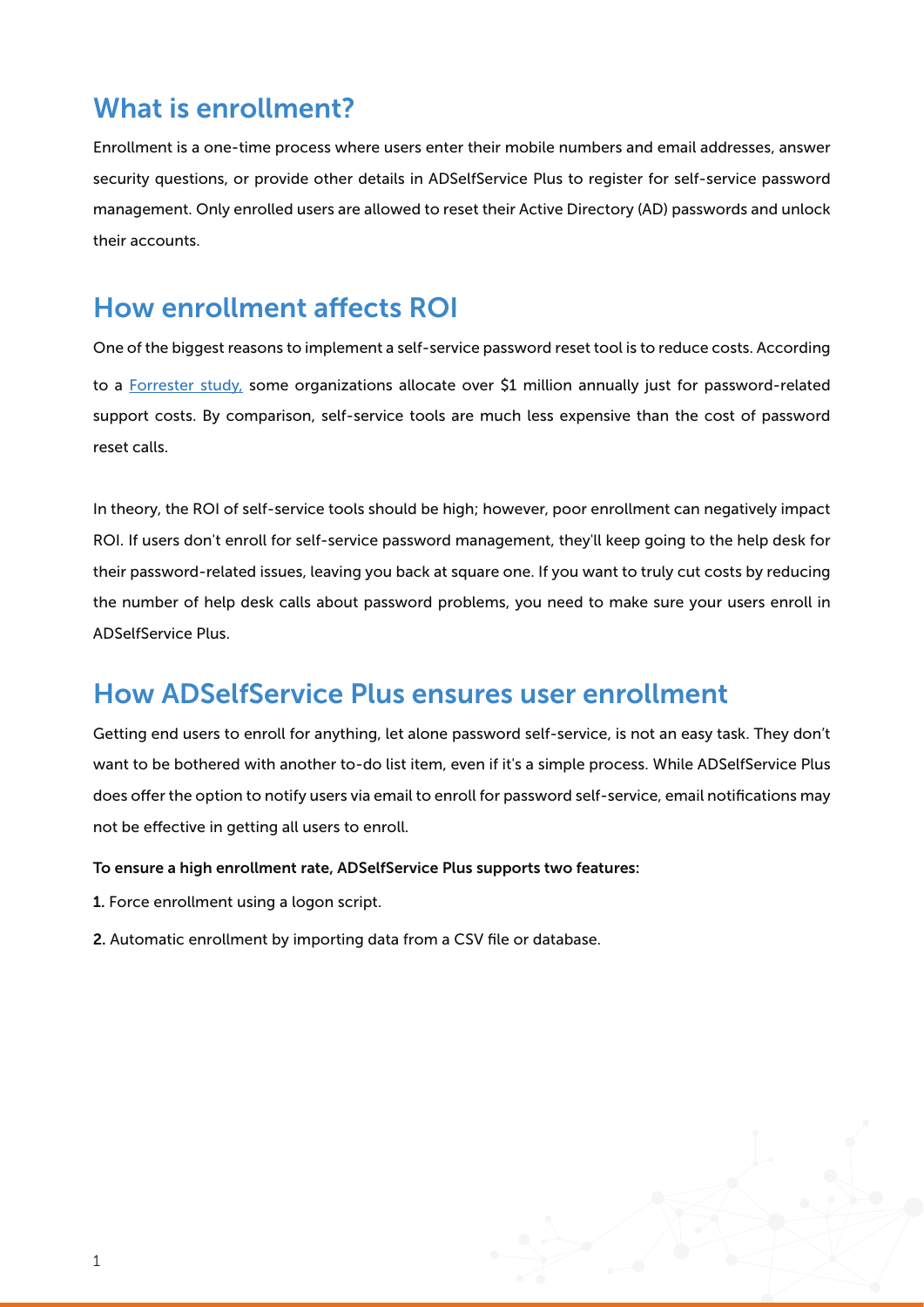# Force enrollment using a logon script

This feature, when enabled, will prevent users from accessing their desktop until they enroll in ADSelfService Plus for password self-service. Here's how it works:

- 1. When users log in to their machines, ADSelfService Plus will show a non-closable alert asking users to enroll for password self-service.
- 2. While this alert is displayed, users will not be able to click any part of their Windows desktop or launch other applications.
- 3. Users must click on the Enroll button and enroll with ADSelfService Plus to make the pop-up message disappear.
- 4. Only after successful enrollment will users regain access to their machines.

#### Steps to configure force enrollment

In ADSelfService Plus, you can configure force enrollment schedulers that automatically scan your AD for unenrolled users and associate their accounts with a logon script. This script will prompt users to enroll whenever they log in to their machines.

#### Configuration steps

- 1. Log in to the ADSelfService Plus web console as an admin.
- 2. Navigate to Configuration > Administrative Tools > Quick Enrollment and click Force Enrollment using Logon Script.

| Self-Service                            | $\hat{\mathbf{x}}$      | <b>Quick Enrollment</b> | Make use of these features to ensure users enroll with ADSelfService Plus quickly. |  |  |
|-----------------------------------------|-------------------------|-------------------------|------------------------------------------------------------------------------------|--|--|
| <b>Administrative Tools</b>             | $\boldsymbol{\epsilon}$ |                         |                                                                                    |  |  |
| <b>Quick Enrollment</b>                 |                         | <b>Quick Enrollment</b> |                                                                                    |  |  |
| GINA/Mac (Ctrl+Alt+Del)                 |                         |                         | - Force Enrollment using Logon Script                                              |  |  |
| Mobile App Deployment                   |                         |                         | - Send Enrollment Notification via Email/Push                                      |  |  |
| Approval Workflow<br><b>Technicians</b> |                         |                         | · Import Enrollment Data from CSV File                                             |  |  |
|                                         |                         |                         | · Import Enrollment Data from External Database                                    |  |  |
| <b>Security Center</b>                  | $\hat{\mathbf{x}}$      |                         |                                                                                    |  |  |
|                                         | Weed New Features ?     |                         |                                                                                    |  |  |
|                                         |                         |                         |                                                                                    |  |  |
|                                         |                         |                         |                                                                                    |  |  |
|                                         |                         |                         |                                                                                    |  |  |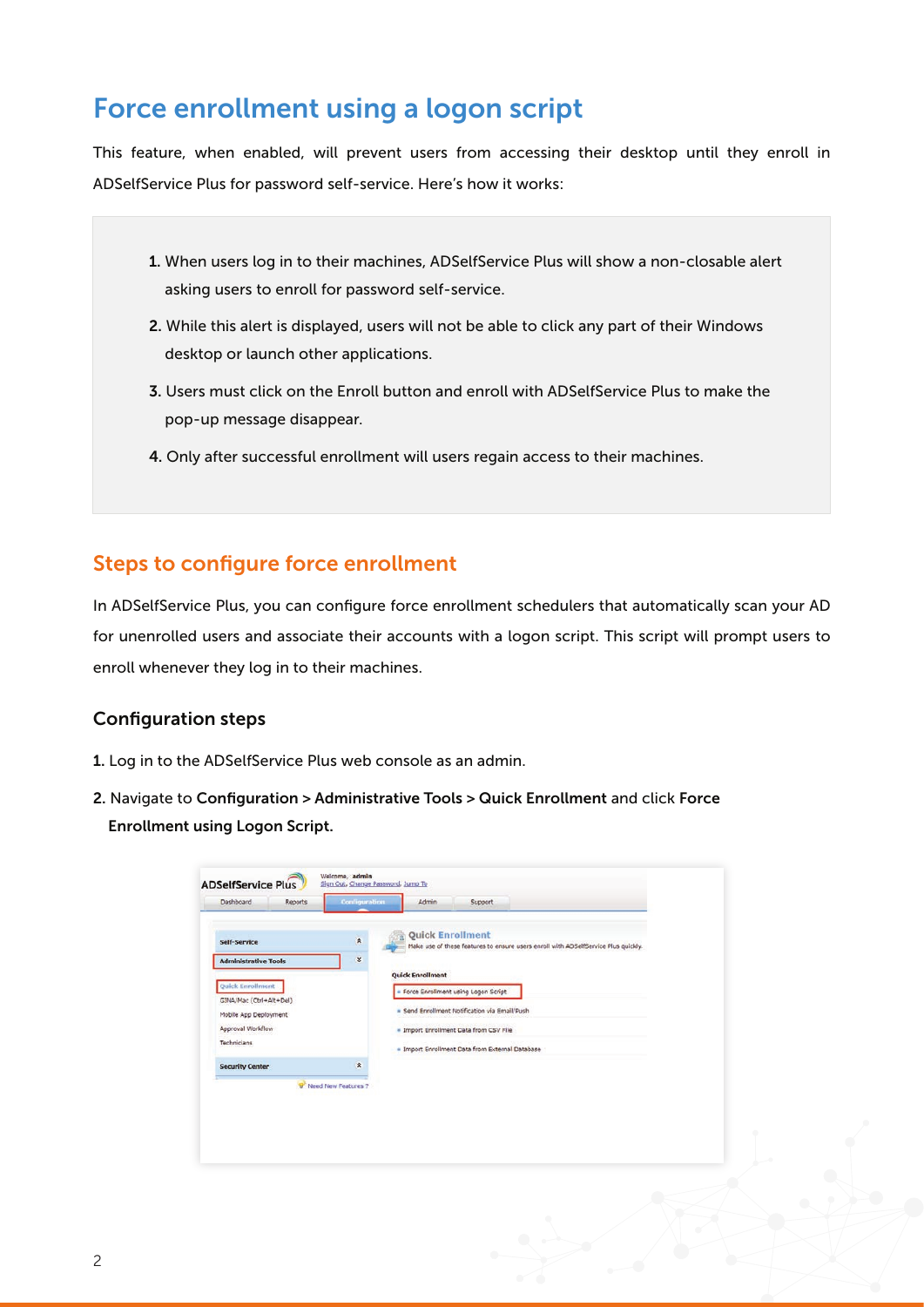- 3. Enter a Scheduler Name and Description.
- 4. In the Message to be displayed text box, enter any text you'd like to display in the alert.
- 5. Select a policy from the Select Policy drop-down.

 Note: You can configure OU and group-based policies by going to Configuration > Self-Service > Policy Configuration. Using policies, you can enable forced enrollment for a specific group of users.

- 6. Now select whether to run this scheduler Daily, Weekly, Monthly, or Hourly.
- 7. Check the Force users to enroll when they log in to the domain box.

|                                                                                                                                                  |              |                                                                                                                             | $\bullet$<br>Already using a logon script?           | da Back |
|--------------------------------------------------------------------------------------------------------------------------------------------------|--------------|-----------------------------------------------------------------------------------------------------------------------------|------------------------------------------------------|---------|
|                                                                                                                                                  |              | * Scheduler Name: Forced enrollment                                                                                         |                                                      |         |
|                                                                                                                                                  | Description: | Forced enrollment scheduler for test local users.                                                                           |                                                      |         |
| <b>Logon Script Configurations</b>                                                                                                               |              |                                                                                                                             |                                                      |         |
| * Message To Be Conveyed                                                                                                                         |              | We see that you are yet to enroll with ADSelfService Plus. Please<br>enroll now to avail yourself of password self-service. | sa Configure Access URL                              |         |
| Select Policy : adselfservice<br>۰                                                                                                               |              |                                                                                                                             |                                                      |         |
| Search for non-enrolled users and set up logon script                                                                                            |              |                                                                                                                             |                                                      |         |
| <sup>(a)</sup> Daily<br>Weekly<br>Monthly                                                                                                        |              | Hourly                                                                                                                      |                                                      |         |
| At 04 . Hrs 00 . Mins                                                                                                                            |              |                                                                                                                             |                                                      |         |
|                                                                                                                                                  |              |                                                                                                                             | Force users to enroll when they log in to the domain |         |
| Note: Enable 'Single Sign-On' for users to automatically log in to ADSelfService Plus when they click 'Enroll' from the Force Enrollment pop up. |              |                                                                                                                             |                                                      |         |

Note: If you leave this box unchecked, users will not be forced to enroll when they log in to their machines. They will be forced to enroll only when they log in to ADSelfService Plus.

8. Click Save.

ADSelfService Plus will stop showing the force enrollment alert during login for users who have finished the enrollment process.

#### IMPORTANT

- By default, the logon script file (located at <installation\_folder>\bin\ ADSelfService\_Enroll.hta) will be placed in the SYSVOL folder when forced enrollment is enabled.
- The user account configured in ADSelfService Plus' Domain Settings should have read/write permission over the script path and the permission to copy the script file to the SYSVOL folder in the domain controller. If the required permissions are not granted or there's an issue which prevents the script file from being copied to the SYSVOL folder, make sure you manually copy and paste the script file to the SYSVOL folder.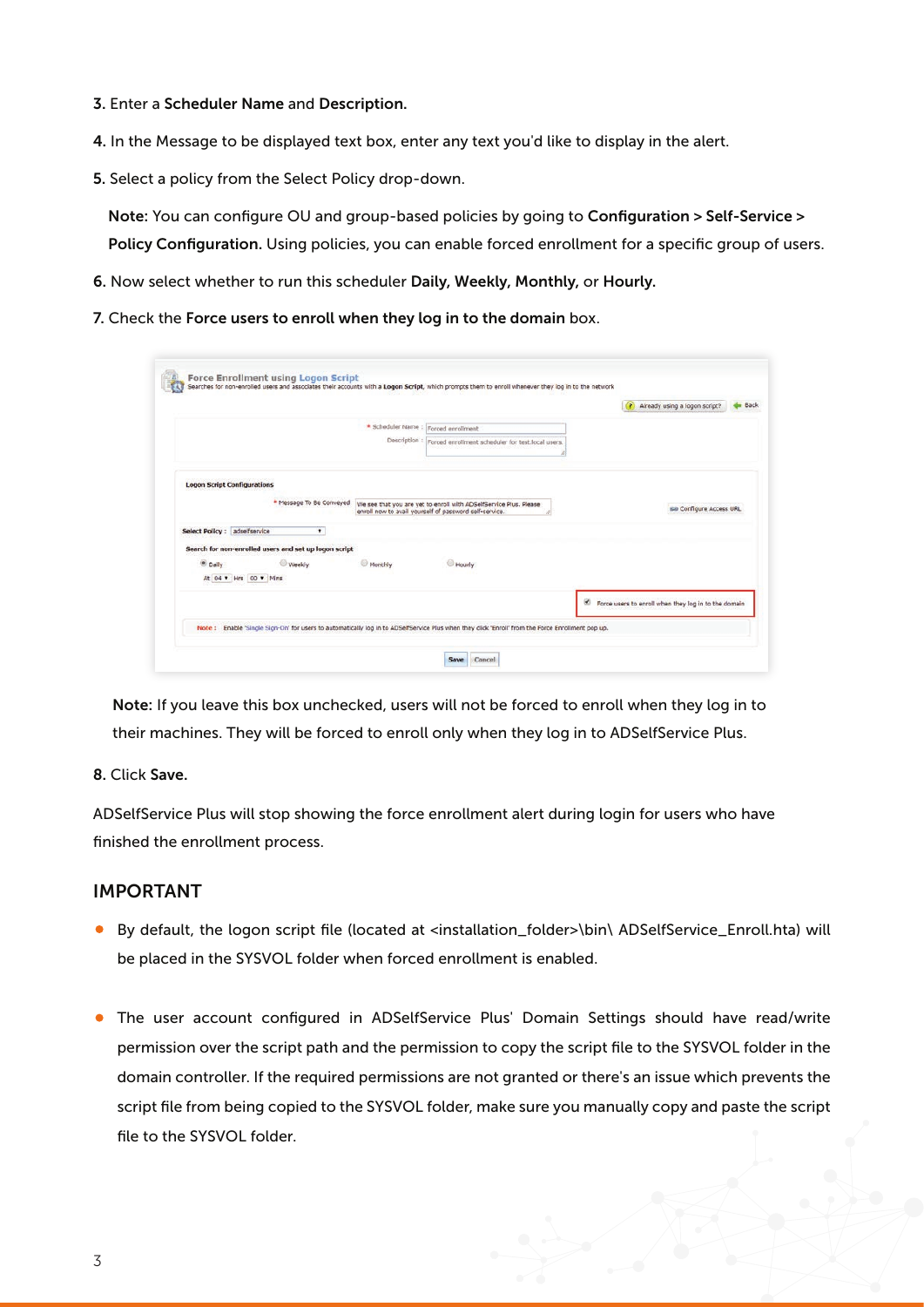#### Are you already using a logon script?

The force enrollment logon script that comes bundled with ADSelfService Plus is compatible with any type of logon script that you may already be running in your Windows environment. If you're already using a logon script, follow the steps given below:

- i If the logon script is a batch file, add the following line at the end of your logon script. path = "<ScriptPath>" start /d %path% ADSelfService\_Enroll.hta
- ii If the logon script is a VB script, add the following lines at the end of your logon script. Set objShell = WScript.CreateObject("WScript.Shell") path = "<ScriptPath>" objShell.Run(path+"\"+"ADSelfService\_Enroll.hta") Set objShell = nothing

Note: Replace <ScriptPath> with the location of the ADSelfService\_Enroll.hta file.

Tip: Enable [single sign-on via NTLMv2 authentication](http://demo.adselfserviceplus.com/help/admin-guide/Admin/sso-settings.html#ntlm) to allow users to log in to ADSelfService Plus automatically when they click on the Enroll button.

Here's a [demo video](https://www.youtube.com/watch?v=t7ESLl4CiiI) that takes you step by step through configuring forced enrollment.

## Auto enrollment

As the name suggests, this feature allows you to enroll users with ADSelfService Plus automatically. Using this feature, you can enroll users by importing their enrollment data and make the self-service password management option available to end users as soon as ADSelfService Plus is installed. By not requiring users' interference in the enrollment process, this feature ensures immediate return on investment.

You can use auto enrollment to enroll users for the following multi-factor authentication methods:

- Security questions and answers
- **Email-based verification code**
- **SMS-based verification code**
- Duo Security

There are two ways users can be automatically enrolled:

- i Import enrollment data from a CSV file
- ii Import enrollment data from an external database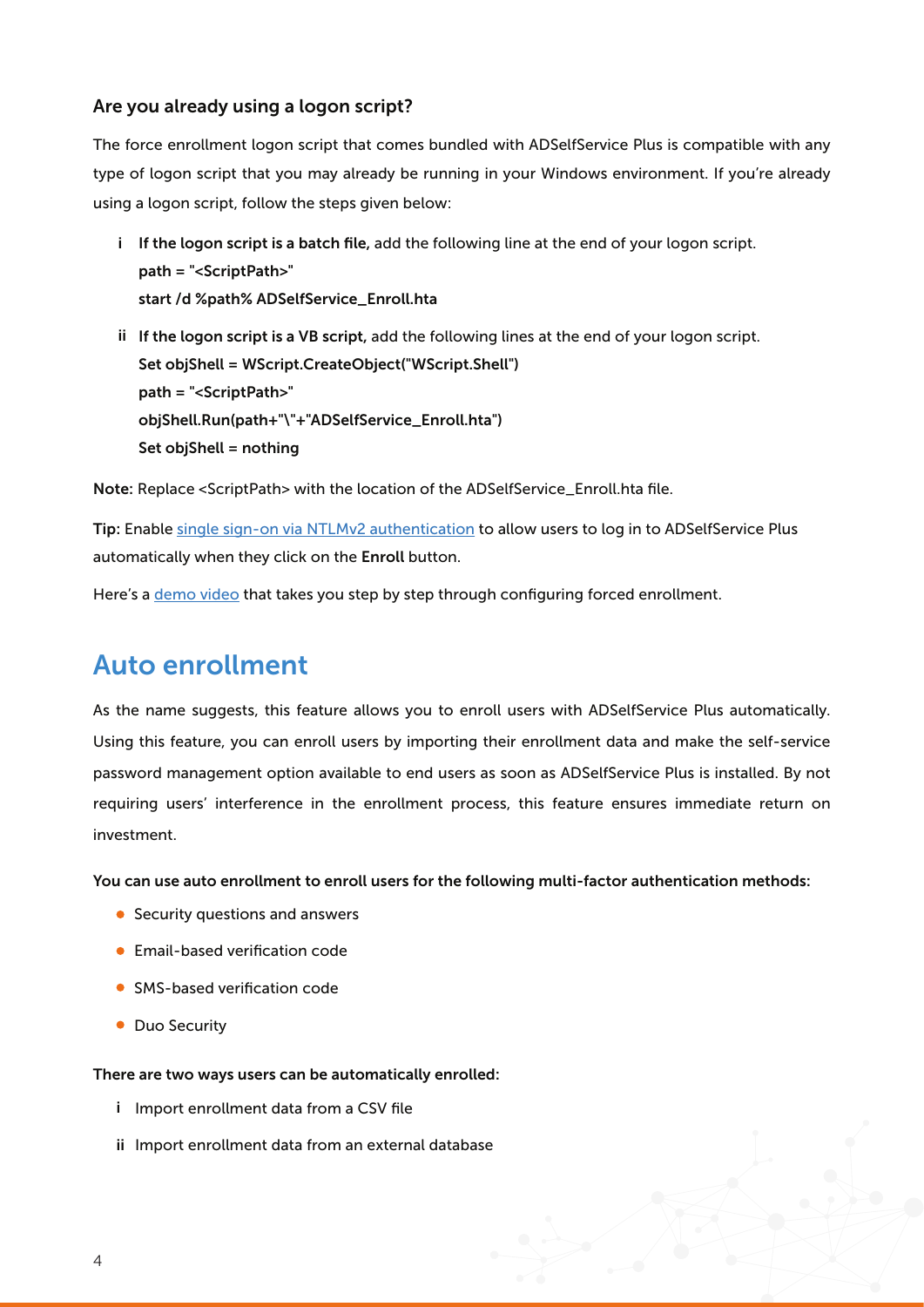# Auto enrolling users by importing data from a CSV file

Using this option, you can import a CSV file containing users' enrollment data into ADSelfService Plus and enroll them automatically. This option comes in handy if you already have all the necessary enrollment data stored in a CSV file or in an application that can export data as a CSV file.

#### Steps for configuring auto enrollment via CSV file

- 1. Log in to the ADSelfService Plus web console as an admin.
- 2. Navigate to Configuration > Administrative Tools > Quick Enrollment, and click Import Enrollment Data from CSV File.

| <b>ADSelfService Plus</b>                          | Welcome, admin<br>Sign Out, Change Password, Jump To                                                                                |  |
|----------------------------------------------------|-------------------------------------------------------------------------------------------------------------------------------------|--|
| Dashboard<br><b>Reports</b>                        | <b>Configuration</b><br>Admin<br>Support                                                                                            |  |
| Self-Service                                       | <b>Quick Enrollment</b><br>$\hat{\mathbf{x}}$<br>Make use of these features to ensure users enroll with ADSelfService Plus quickly. |  |
| <b>Administrative Tools</b>                        | ¥<br><b>Ouick Enrollment</b>                                                                                                        |  |
| <b>Quick Enrollment</b><br>GINA/Mac (Ctrl+Alt+Del) | Force Enrollment using Logon Script                                                                                                 |  |
| Mobile App Deployment                              | Send Enrollment Notification via Email/Push                                                                                         |  |
| Approval Workflow                                  | Import Enrollment Data from CSV File                                                                                                |  |
| <b>Technicians</b>                                 | . Import Enrollment Data from External Database                                                                                     |  |
| <b>Security Center</b>                             | 슷                                                                                                                                   |  |
|                                                    | Need New Features ?                                                                                                                 |  |

3. Select a policy as per your requirement from the Select Policy drop-down.

 Note: You can configure OU and group-based policies by going to Configuration > Self-Service > Policy Configuration. Using policies, you can enable forced enrollment for a specific group of users.

4. Select the enrollment data you want to import from the Import drop-down. Please note that each authentication method requires different kinds of enrollment data.

| <b>Authentication method</b>   | Data that needs to be imported     |
|--------------------------------|------------------------------------|
| Security questions and answers | sAMAccountName, questions, answers |
| Email-based verification code  | sAMAccountName, mail               |
| SMS-based verification code    | sAMAccountName, mobile             |
| Duo Security                   | sAMAccountName                     |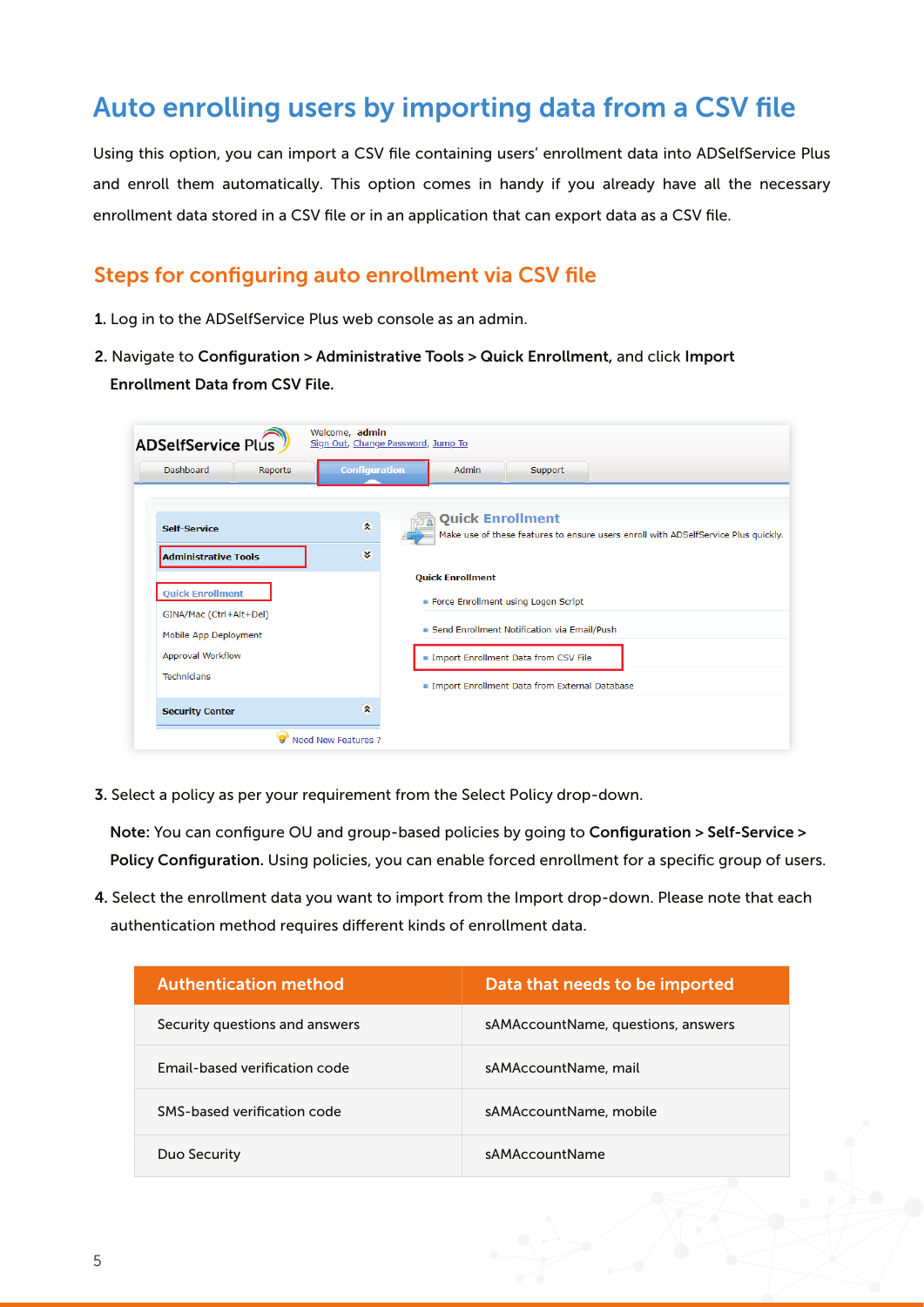- 5. Click Choose File, and select the CSV file containing the enrollment data.
- 6. Select the encoding standard supported by the CSV file from the File Encoding drop-down.
- 7. Check the Overwrite enrollment data if enrolled already box if you want to overwrite users' enrollment data.
- 8. Click Enroll.

ADSelfService Plus also allows you to set up a scheduler for importing enrollment data from a CSV file at regular intervals so that new users get enrolled automatically.

| <b>Import Enrollment Data from CSV File</b>                              | Import enrollment data for end-users and complete enrollment process without their intervention.                                                                               | Schedule Auto Enrollment | <b>Back</b> |
|--------------------------------------------------------------------------|--------------------------------------------------------------------------------------------------------------------------------------------------------------------------------|--------------------------|-------------|
| Select the policy:<br>Import:<br>Select the CSV file :<br>File Encoding: | adselfservice<br>Question, Answer, Mobile Number, Duo Security<br>Choose File   No file chosen<br>c Sample CSV file<br>First line of CSV file will be taken as header<br>UTF-8 |                          |             |
|                                                                          | Overwrite enrollment data, if enrolled already.<br><b>Enroll</b>                                                                                                               |                          |             |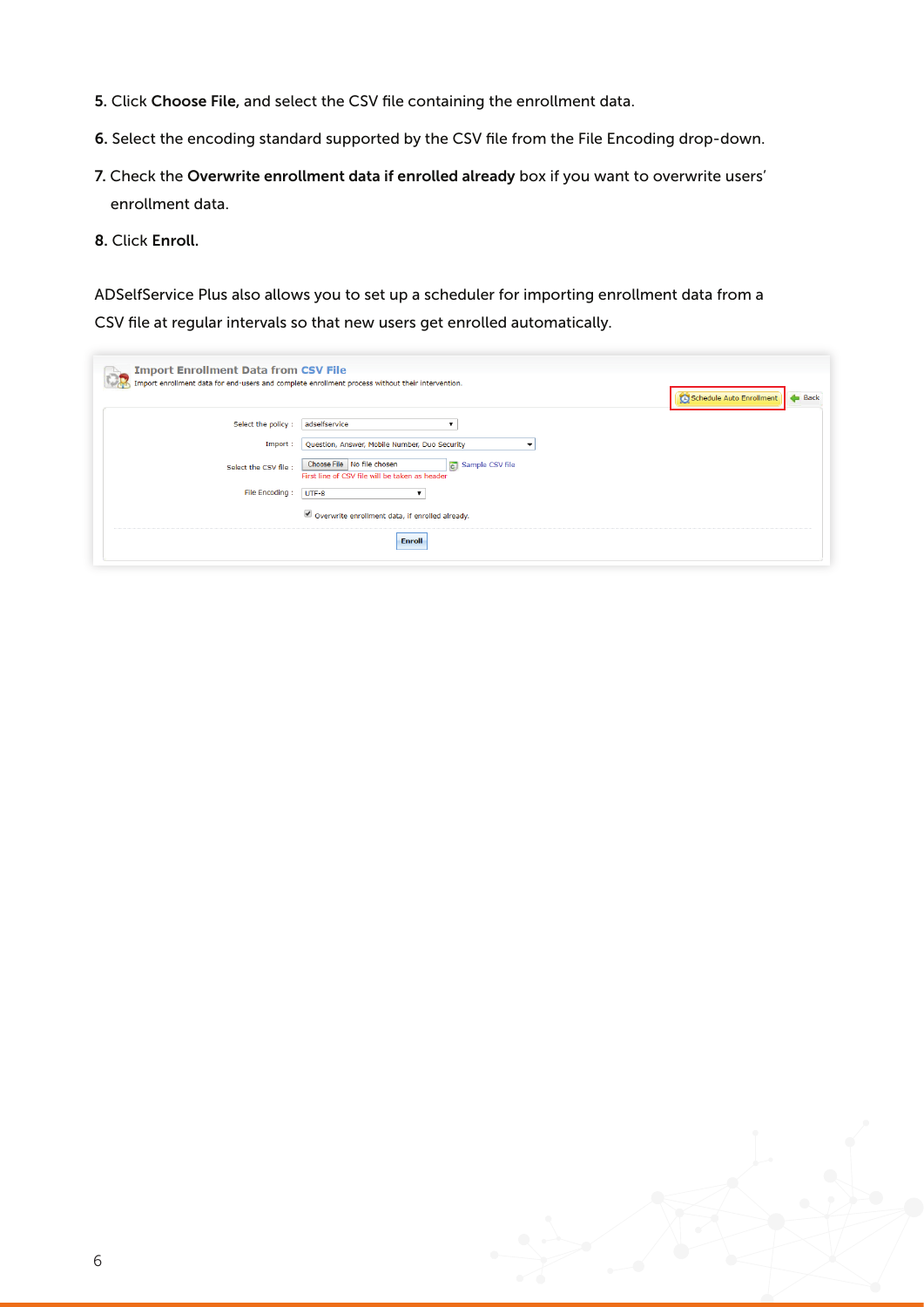# Auto enrolling users by importing data from external databases

Using this option, you can connect databases such as Oracle, MS SQL, MySQL, and PostgreSQL with ADSelfService Plus and import the enrollment data stored in them. This option comes in handy if you already have all the necessary enrollment data stored in an external database.

#### Steps for configuring auto enrollment via database import

- 1. Log in to the ADSelfService Plus web console as an admin.
- 2. Navigate to Configuration > Administrative Tools > Quick Enrollment > Import Enrollment Data from External Database.

| <b>ADSelfService Plus</b>                              | Welcome, admin<br>Sign Out, Change Password, Jump To |                                                                                                               |
|--------------------------------------------------------|------------------------------------------------------|---------------------------------------------------------------------------------------------------------------|
| <b>Dashboard</b><br>Reports                            | <b>Configuration</b>                                 | Admin<br>Support                                                                                              |
| <b>Self-Service</b>                                    | $\hat{\mathbf{x}}$<br>¥                              | <b>Quick Enrollment</b><br>Make use of these features to ensure users enroll with ADSelfService Plus quickly. |
| <b>Administrative Tools</b><br><b>Ouick Enrollment</b> |                                                      | <b>Ouick Enrollment</b>                                                                                       |
| GINA/Mac (Ctrl+Alt+Del)                                |                                                      | Force Enrollment using Logon Script                                                                           |
| Mobile App Deployment                                  |                                                      | Send Enrollment Notification via Email/Push                                                                   |
| Approval Workflow                                      |                                                      | Import Enrollment Data from CSV File                                                                          |
| <b>Technicians</b>                                     |                                                      | Import Enrollment Data from External Database                                                                 |
| <b>Security Center</b>                                 | 슷                                                    |                                                                                                               |
|                                                        | Need New Features ?                                  |                                                                                                               |

3. Click Add New Data Source.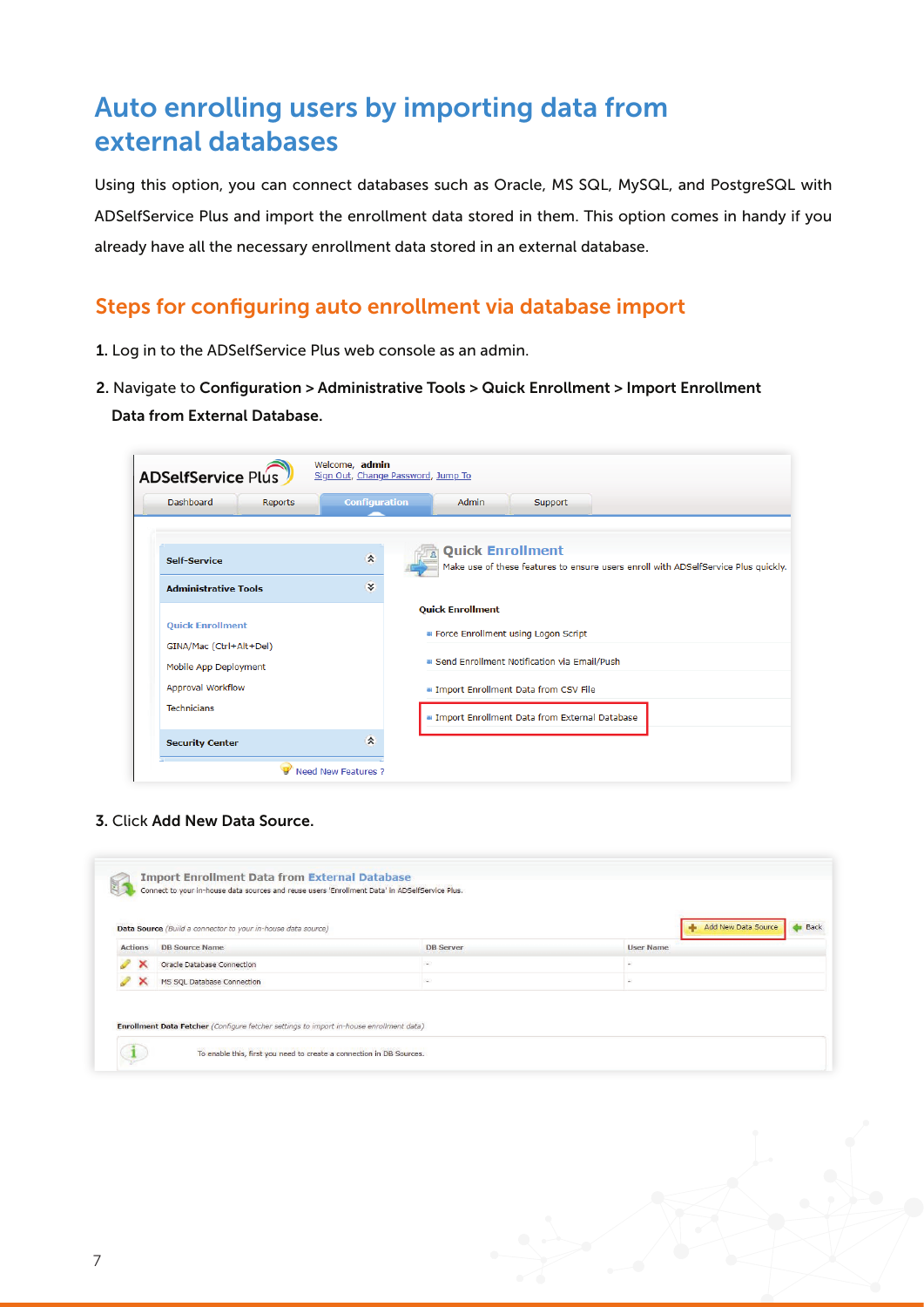- 4. Enter a Connection Name for the data source.
- 5. Select the type of database that you want to connect to from the Select DB Server drop-down.
- 6. Enter the Host Name/IP Address and Port number of the database server.
- 7. Enter the name of the database that stores your enrollment data in the DB Name field.
- 8. In the Username and Password fields, enter the credentials of a user who has privileges to query the database server.
- 9. Click Create.

| <b>DB</b> Connection |                          |                                           |
|----------------------|--------------------------|-------------------------------------------|
|                      | * Connection Name        | 固<br><b>MySQL</b>                         |
|                      | Select DB Server         | <b>MySQL</b><br>▼                         |
|                      | * Host Name / IP Address | db-test-server                            |
|                      | * Port                   | 7654                                      |
|                      | * DB Name                | EnrollmentData                            |
|                      | * User Name              | admin                                     |
|                      | Password                 | ⊛<br>-----------------                    |
|                      |                          | Leave this field empty, if you dont have. |
|                      |                          | <b>Create</b><br><b>Cancel</b>            |

10. Back on the Import Enrollment Data from External Database page, click Add New Fetcher.

|                |                                                                                         | Connection Created Successfully.                                                               | $\vert x \vert$                                             |
|----------------|-----------------------------------------------------------------------------------------|------------------------------------------------------------------------------------------------|-------------------------------------------------------------|
|                | <b>Import Enrollment Data from External Database</b>                                    |                                                                                                |                                                             |
|                |                                                                                         | Connect to your in-house data sources and reuse users 'Enrollment Data' in ADSelfService Plus. |                                                             |
|                |                                                                                         |                                                                                                |                                                             |
|                | <b>DB Source</b> (Build a connector to your in-house data source)                       |                                                                                                | <b>Add New Data Source</b><br><b>Back to list</b><br>ڪ<br>۰ |
| <b>Actions</b> | <b>DB</b> Source Name                                                                   | <b>DB</b> Server                                                                               | <b>User Name</b>                                            |
|                | External Database - 1                                                                   | MYSQL                                                                                          | root                                                        |
|                |                                                                                         |                                                                                                |                                                             |
|                |                                                                                         |                                                                                                |                                                             |
|                | Enrollment Data Fetcher (Configure fetcher settings to import in-house enrollment data) |                                                                                                | <b>Add New Fetcher</b><br>alar                              |
|                |                                                                                         |                                                                                                | O                                                           |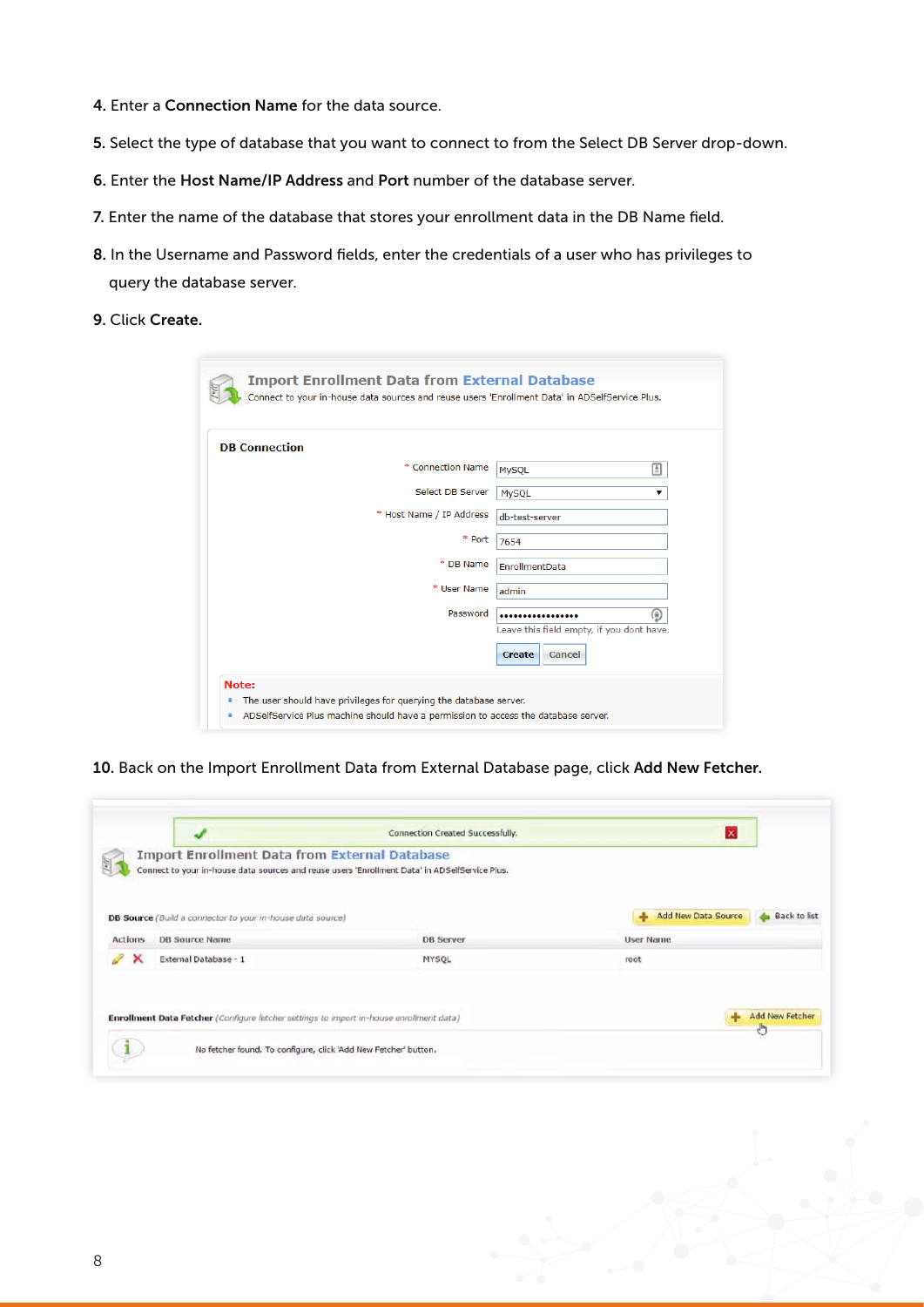- 11. Enter a name in the Fetcher Name field.
- 12. Select the connection that you just created from the Select the Connection drop-down.
- 13. Select a policy as per your requirement from the Select Policy drop-down.
- 14. Select the enrollment data that you want to import from the Import drop-down.
- 15. In the SQL Query field, type the appropriate query to fetch the necessary data from the database table. Sample query: Select Username, Mobile Number, Email ID from <TableName>;
- 16. Click Save.

| <b>Enrollment Data Fetcher</b> |                                                 |
|--------------------------------|-------------------------------------------------|
| * Fetcher Name                 | Enrollment Data fetcher                         |
| Select the Connection          | External Database - 1<br>۳                      |
| Select the policy              | ad360<br>۷                                      |
| Import:                        | Question & Answer, Mobile Number, Email ID<br>۳ |
| * SQL Query                    | , employee_id, mobile, mail from USERS          |
|                                |                                                 |
|                                | Overwrite enrollment data, if enrolled already. |

17. If there are new users added to the database, then simply click the Fetch Again icon to enroll the newly added users.

|                     |                                                                                         | Connect to your in-house data sources and reuse users 'Enrollment Data' in ADSelfService Plus. |                                                                      |
|---------------------|-----------------------------------------------------------------------------------------|------------------------------------------------------------------------------------------------|----------------------------------------------------------------------|
|                     | DB Source (Build a connector to your in-house data source)                              |                                                                                                | <b>Add New Data Source</b><br><b>Back to list</b><br>-<br><b>des</b> |
| <b>Actions</b>      | <b>DB Source Name</b>                                                                   | <b>DB</b> Server                                                                               | <b>User Name</b>                                                     |
| ×                   | External Database - 1                                                                   | MYSQL                                                                                          | root                                                                 |
|                     |                                                                                         |                                                                                                |                                                                      |
|                     | Enrollment Data Fetcher (Configure fetcher settings to import in-house enrollment data) |                                                                                                | <b>Add New Fetcher</b>                                               |
| b<br><b>Actions</b> | <b>Fetcher Name</b>                                                                     | <b>DB Source Name</b>                                                                          | <b>Policy Name</b>                                                   |

18. You can also set up a scheduler to automatically update enrollment data of new users at regular intervals.